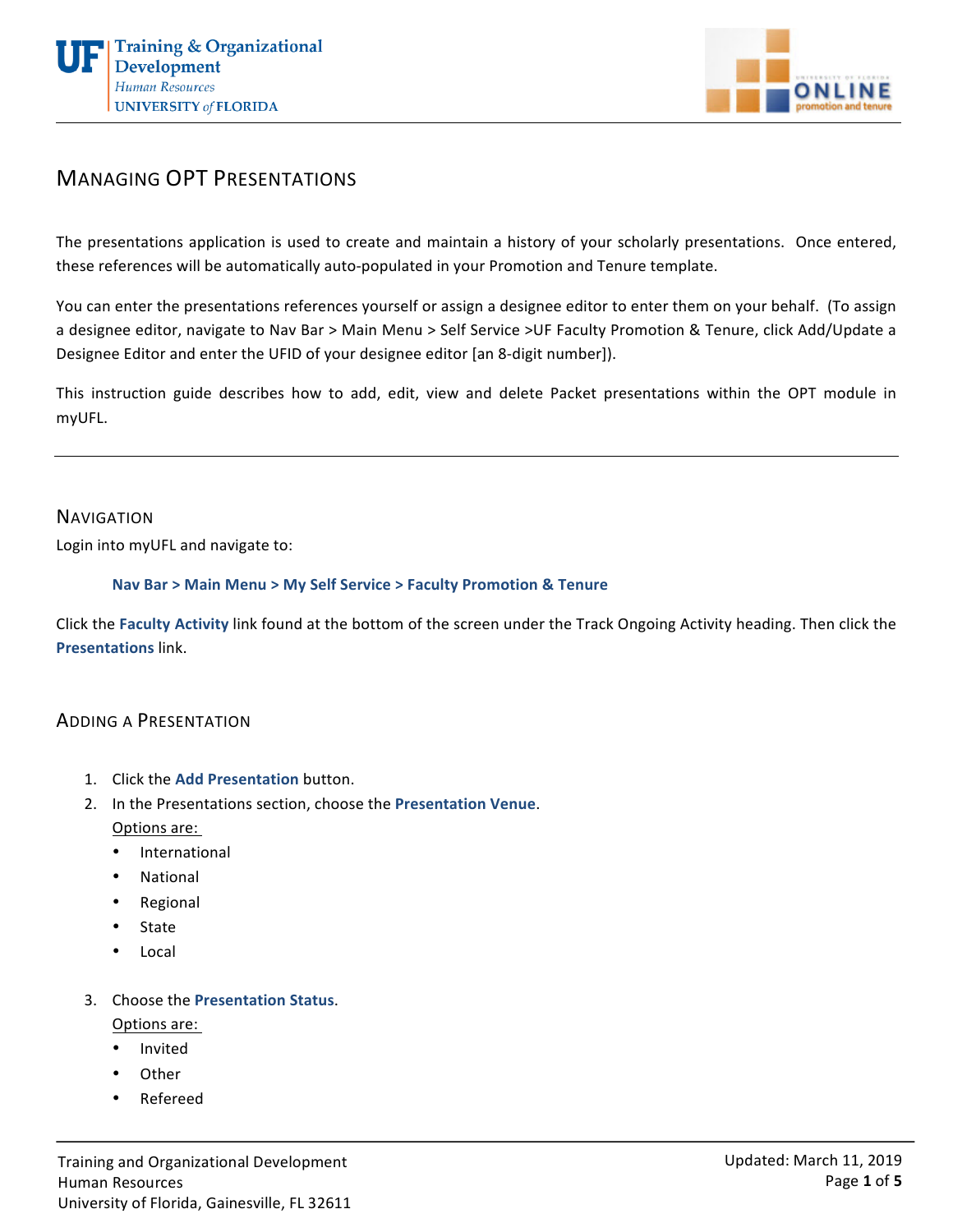

4. Choose the **Presentation Type.** 

Options are:

- Continuing Education
- Keynote
- Lecture
- Paper
- Poster
- Seminar
- Speech
- **Symposium**
- Workshop
- 5. Indicate the From Date and To Date of Presentation.

Note: You must enter dates in both categories, but you can enter the same date in each if appropriate.

- 6. Enter the Presentation Title in the Title field.
- 7. Enter the organization sponsoring the event or conference in the Sponsor Organization field.
- 8. Input the location of the Presentation in the Place of Presentation field.
- 9. Include any URL regarding the Presentation in the URL field (optional)
- 10. Include Authors, Co-Authors and/or Senior Authors in the Author List Work Area.
- 11. Confirm your name is listed as the first Author in the Author list.
- 12. Click the plus sign (+) button to display additional Author rows.
- 13. Input additional Author Name, Role and Mentee Relationship.

Options are:

- a. Fellow (f)
- $b.$  Other  $(8)$
- c. PostDoc(p)
- d. Resident (r)
- e. Self (s)
- f. Student  $(g)$
- g. N/A
- 14. Input any notes into the **Notes** section
- 15. Click the **Save** button.
- 16. Click **Go To Presentations List** button

## **EDITING A PRESENTATION**

Presentation references are listed in the Type and Title tab. Clicking the Edit button will allow you to make any needed changes.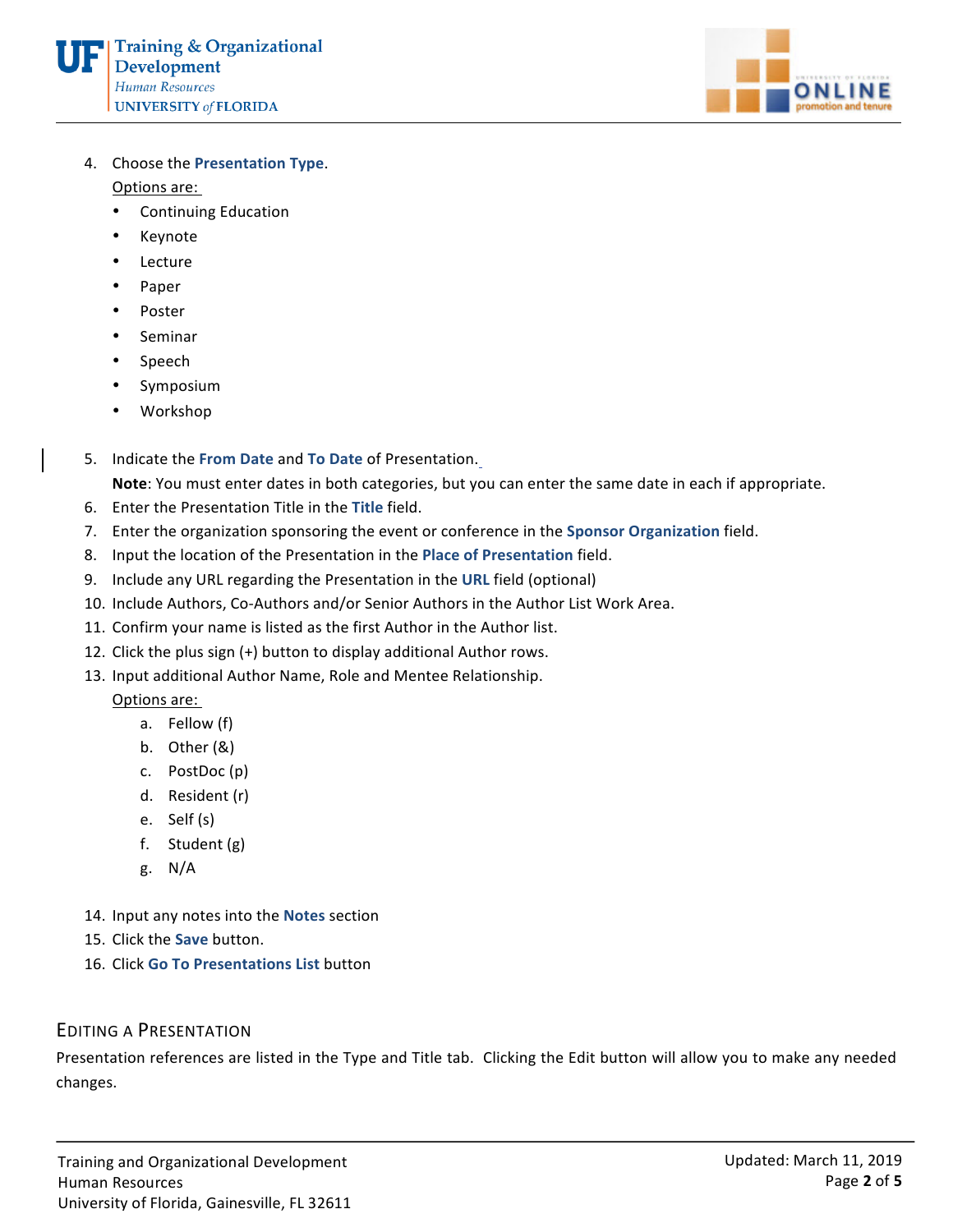

1. Click the **Edit** button.

| <b>Presentations</b><br>Poole, Gene                                                        |                  |             |                                                            |                   |                   |
|--------------------------------------------------------------------------------------------|------------------|-------------|------------------------------------------------------------|-------------------|-------------------|
| Here is a list of your Presentations. Click on the "Edit" button to view more information. |                  |             |                                                            |                   |                   |
| <b>Add Presentation</b>                                                                    |                  |             | <b>View Presentations</b><br><b>Help/Instruction Guide</b> |                   |                   |
|                                                                                            |                  |             |                                                            | $Find \boxed{24}$ | First 1 of 1 Last |
| <b>Type and Title</b><br>More Info                                                         | $\ket{m}$        |             |                                                            |                   |                   |
| <b>Status</b><br>Venue                                                                     | <b>From Date</b> | <b>Iype</b> | Title                                                      |                   |                   |
| b. National<br>Invited                                                                     | 01/31/2015       | Speech      | The Plight of the Bottle-nosed Dolphin                     | Edit              | Delete            |
|                                                                                            |                  |             |                                                            |                   |                   |

- 2. Make any desired charges to the options on the Change Presentation screen. Options are:
	- a. Fellow (f)
	- b. Other (&)
	- c. PostDoc(p)
	- d. Resident (r)
	- e. Self (s)
	- f. Student (g)
	- g. N/A

|                                                                                      | Enter information about the presentation and then click Save. |                       |                                             |                                                         |  |  |
|--------------------------------------------------------------------------------------|---------------------------------------------------------------|-----------------------|---------------------------------------------|---------------------------------------------------------|--|--|
| <b>Presentations</b>                                                                 |                                                               |                       |                                             |                                                         |  |  |
| *Presentation Venue                                                                  | <b>b</b> National                                             | ٠                     |                                             |                                                         |  |  |
| <i><b>*Presentation Status</b></i>                                                   | Invited                                                       |                       |                                             |                                                         |  |  |
| *Presentation Type<br>Speech                                                         |                                                               |                       |                                             |                                                         |  |  |
| *From Date                                                                           | 01/31/2015<br>B1                                              | (example: 02/12/2005) | To Date 01/31/2015                          |                                                         |  |  |
| *Title                                                                               | The Plight of the Bottle-nosed Dolphin                        |                       |                                             |                                                         |  |  |
| *Sponsor Organization                                                                | <b>NOAA</b>                                                   |                       |                                             |                                                         |  |  |
| *Place of Presentation<br>Performing Arts Theatre, 100 NE 2nd Avenue, Miami, Florida |                                                               |                       |                                             |                                                         |  |  |
| www.pobnd.org<br><b>URL</b><br>* Author List Work Area (not saved)                   |                                                               |                       |                                             |                                                         |  |  |
| <b>Default Role</b> Author<br><b>Split Author List</b><br>٠                          |                                                               |                       |                                             |                                                         |  |  |
|                                                                                      |                                                               |                       | Personalize   Find   <b>El</b>   <b>III</b> | First 1-2 of 2 Last                                     |  |  |
|                                                                                      |                                                               |                       |                                             | *Self or Mentee                                         |  |  |
| *Order-<br>*Author Name<br>Bv                                                        |                                                               |                       | Role                                        | <b>Relationship</b>                                     |  |  |
| 10<br><b>Welson A. Tremura</b><br>1                                                  |                                                               |                       | Author                                      | $H =$<br>Self (bold)<br>۰<br>۰                          |  |  |
| $\overline{2}$<br>Ronda Mitchell<br>20                                               |                                                               |                       | Co-Author                                   | $+$<br>E<br>Fellow (f)<br>۰<br>$\overline{\phantom{a}}$ |  |  |

3. Click **Save** when finished.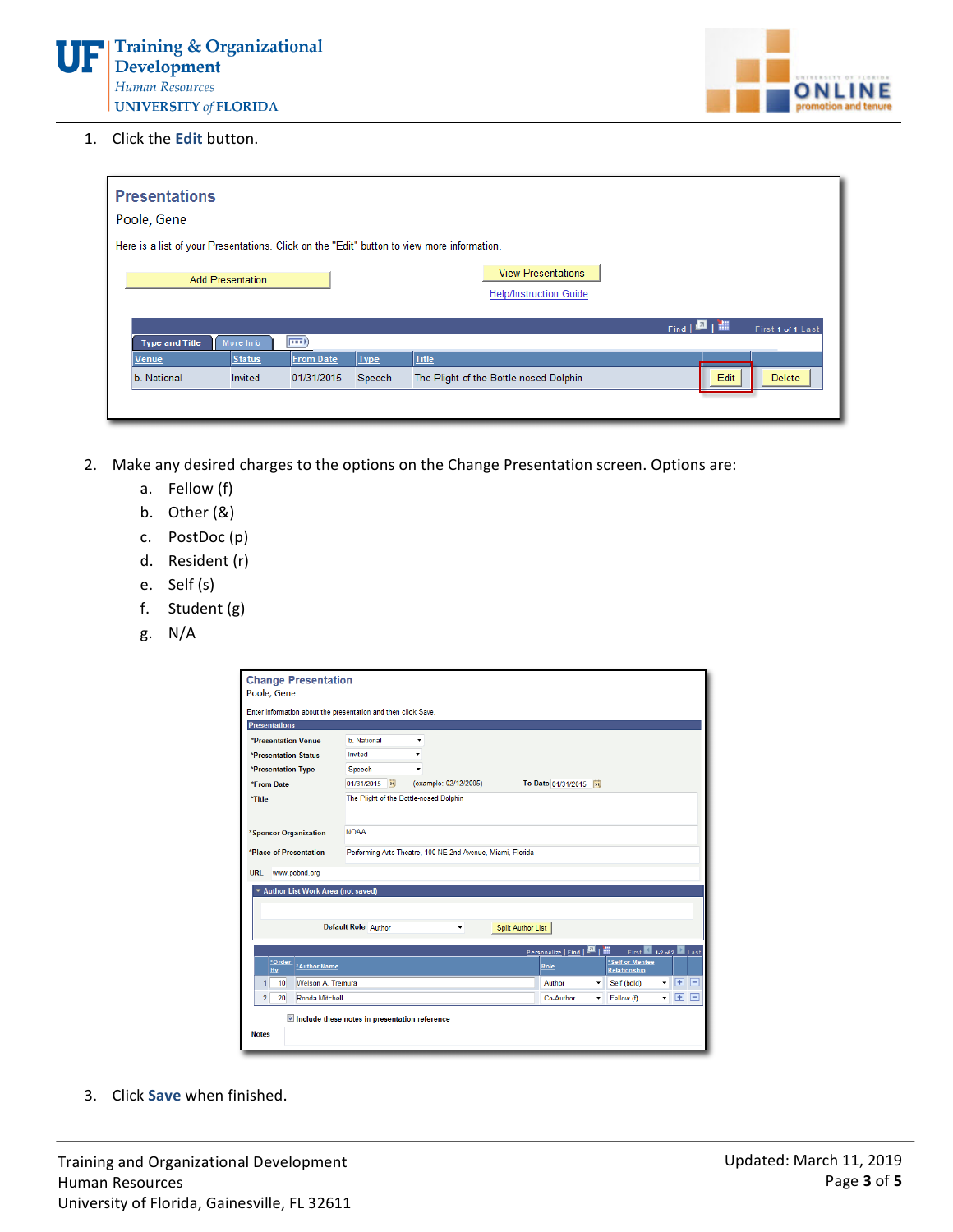



4. Click Return to List

### VIEWING ALL PRESENTATIONS

Clicking the View Presentations button will display the full details of all of your presentations in an .rtf document in the P&T template format.

1. Click the **View Presentations** button.

| <b>Presentations</b><br>Poole, Gene                                                        |                         |                  |             |                                                            |                                  |  |
|--------------------------------------------------------------------------------------------|-------------------------|------------------|-------------|------------------------------------------------------------|----------------------------------|--|
| Here is a list of your Presentations. Click on the "Edit" button to view more information. | <b>Add Presentation</b> |                  |             | <b>View Presentations</b><br><b>Help/Instruction Guide</b> |                                  |  |
|                                                                                            |                         |                  |             |                                                            | ▣╷₩<br>First 1 of 1 Last<br>Find |  |
| <b>Type and Title</b>                                                                      | More Info               | $\ket{m}$        |             |                                                            |                                  |  |
| <b>Venue</b>                                                                               | <b>Status</b>           | <b>From Date</b> | <b>Type</b> | Title                                                      |                                  |  |
| b. National                                                                                | Invited                 | 01/31/2015       | Speech      | The Plight of the Bottle-nosed Dolphin                     | Edit<br><b>Delete</b>            |  |

2. Click the **Open** button if you get an open/save message window.

**NOTE:** You may need to disable your browsers popup blockers and enable downloads to successfully view the .rtf document.

#### **DELETING A PRESENTATION**

Any presentation no longer relevant can be deleted.

1. Click the Delete button for each presentation you wish to delete.

|                                                                                            | <b>Presentations</b><br>Poole, Gene |               |                  |             |                                                            |      |                         |  |
|--------------------------------------------------------------------------------------------|-------------------------------------|---------------|------------------|-------------|------------------------------------------------------------|------|-------------------------|--|
| Here is a list of your Presentations. Click on the "Edit" button to view more information. |                                     |               |                  |             |                                                            |      |                         |  |
|                                                                                            | <b>Add Presentation</b>             |               |                  |             | <b>View Presentations</b><br><b>Help/Instruction Guide</b> |      |                         |  |
|                                                                                            |                                     |               |                  |             |                                                            | Find | ıШ<br>First 1 of 1 Last |  |
|                                                                                            | <b>Type and Title</b>               | More Info     | $ {\bf m} $      |             |                                                            |      |                         |  |
|                                                                                            | <b>Venue</b>                        | <b>Status</b> | <b>From Date</b> | <b>Type</b> | <b>Title</b>                                               |      |                         |  |
|                                                                                            | b. National                         | Invited       | 01/31/2015       | Speech      | The Plight of the Bottle-nosed Dolphin                     |      | Edit<br><b>Delete</b>   |  |
|                                                                                            |                                     |               |                  |             |                                                            |      |                         |  |

2. Confirm the deletion by clicking Yes - Delete on the Delete Confirmation screen. If you decide not to delete the patent/copyright, click No - Do Not Delete.